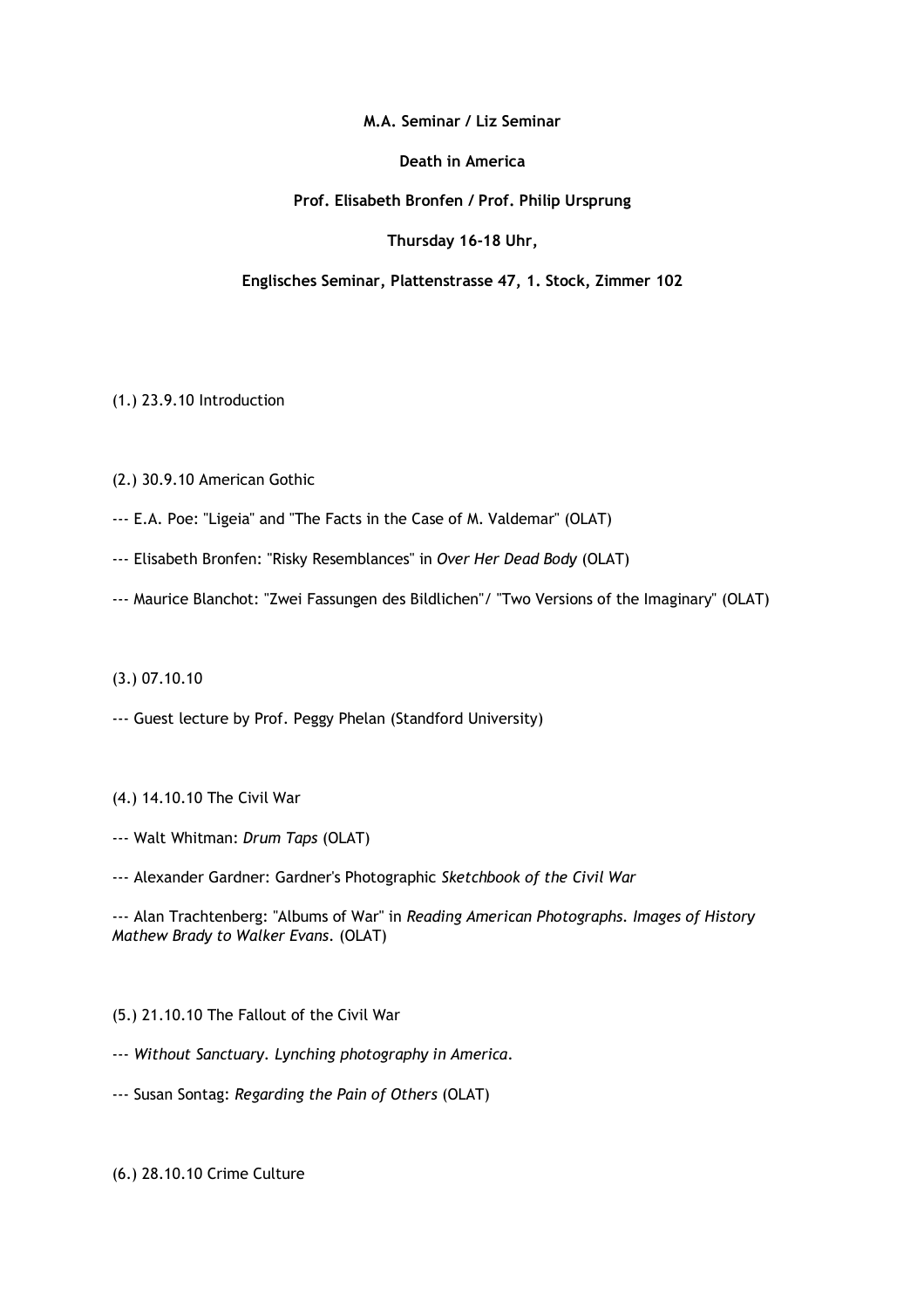--- \*James Ellroy: *The Black Dahlia*

--- *Exquisite Corpse: Surrealism and the Black Dahlia Murder*

--- Luc Sante: *Evidence*

(7.) 04.11.10 WWII

--- \*Terence Malick: *The Thin Red Line* (DVD)

--- Sigmund Freud: "Zeitgemäßes über Krieg und Tod" and "Vergänglichkeit".

(8.) 11.11.10 WWII

--- \*Terence Malick: *The Thin Red Line*

(9.) 18.11.10 Cold War

--- Andy Warhol

(10.) 25.11.10 Postmodern Death

--- \*Bret Easton Ellis: *American Psycho*

(11.) 02.12.10 Postmodern Death

--- Mappelthorpe

--- Felix Gonzales-Torres

----David Wojnarowicz

--- Susan Sontag: *AIDS and Its Metaphors*

(12.) 09.12.10 Post 9/11

--- *This is New York*

--- Iñigo Manglano-Ovalle

--- Retort (Iain Boal, T.J. Clark, Joseph Mathews, Michael Watts): *Afflicted Powers, Capital and Spectacle in a New Age of War*. (OLAT)